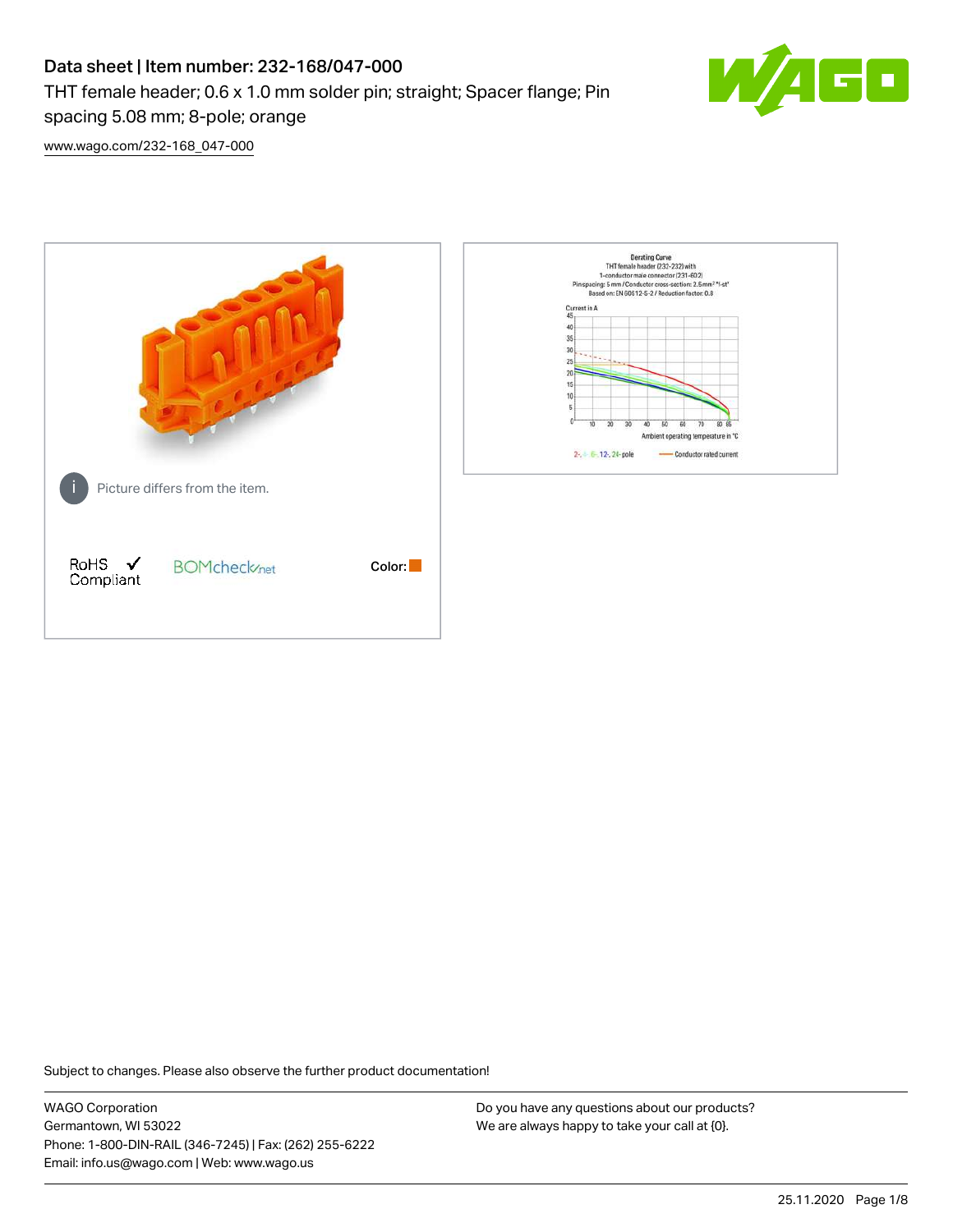



#### Item description

- $\blacksquare$ Horizontal or vertical PCB mounting via straight or angled solder pins
- П For board-to-board and board-to-wire connections
- $\blacksquare$ Touch-proof PCB outputs
- $\blacksquare$ Easy-to-identify PCB inputs and outputs
- $\blacksquare$ With coding fingers

#### Safety information 1:

The MCS - MULTI CONNECTION SYSTEM includes connectors without breaking capacity in accordance with DIN EN 61984. When used as intended, these connectors must not be connected/disconnected when live or under load. The circuit design should ensure header pins, which can be touched, are not live when unmated.

# Data Electrical data

Subject to changes. Please also observe the further product documentation!

WAGO Corporation Germantown, WI 53022 Phone: 1-800-DIN-RAIL (346-7245) | Fax: (262) 255-6222 Email: info.us@wago.com | Web: www.wago.us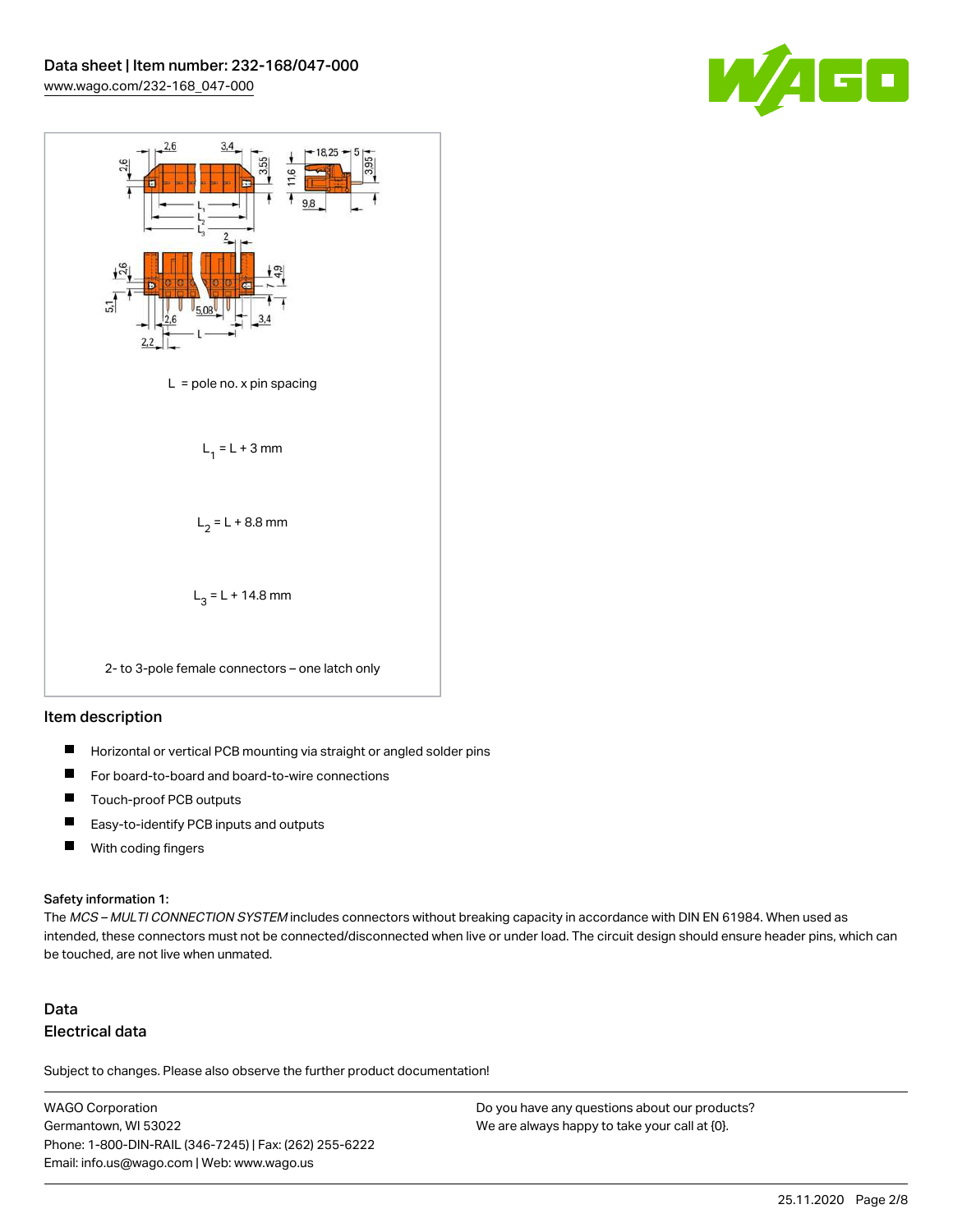

#### Ratings per IEC/EN 60664-1

| Ratings per                 | IEC/EN 60664-1                                                        |
|-----------------------------|-----------------------------------------------------------------------|
| Rated voltage (III / 3)     | 320 V                                                                 |
| Rated surge voltage (III/3) | 4 <sub>k</sub> V                                                      |
| Rated voltage (III/2)       | 320 V                                                                 |
| Rated surge voltage (III/2) | 4 <sub>k</sub> V                                                      |
| Nominal voltage (II/2)      | 630 V                                                                 |
| Rated surge voltage (II/2)  | 4 <sub>k</sub> V                                                      |
| Rated current               | 12A                                                                   |
| Legend (ratings)            | $(III / 2)$ $\triangle$ Overvoltage category III / Pollution degree 2 |

#### Ratings per UL 1059

| Approvals per                  | UL 1059 |
|--------------------------------|---------|
| Rated voltage UL (Use Group B) | 300 V   |
| Rated current UL (Use Group B) | 15 A    |
| Rated voltage UL (Use Group D) | 300 V   |
| Rated current UL (Use Group D) | 10A     |

#### Ratings per UL 1977

| Rated voltage UL 1977 | 600 <sup>V</sup><br>. |
|-----------------------|-----------------------|
| Rated current UL 1977 |                       |

## Ratings per CSA

| Approvals per                   | CSA   |
|---------------------------------|-------|
| Rated voltage CSA (Use Group B) | 300 V |
| Rated current CSA (Use Group B) | 15 A  |
| Rated voltage CSA (Use Group D) | 300 V |
| Rated current CSA (Use Group D) | 10 A  |

#### Connection data

| Pole No.                          | 8 |
|-----------------------------------|---|
| Total number of connection points |   |
| Total number of potentials        | o |
| Number of connection types        |   |
| Number of levels                  |   |

Subject to changes. Please also observe the further product documentation!

| <b>WAGO Corporation</b>                                | Do you have any questions about our products? |
|--------------------------------------------------------|-----------------------------------------------|
| Germantown, WI 53022                                   | We are always happy to take your call at {0}. |
| Phone: 1-800-DIN-RAIL (346-7245)   Fax: (262) 255-6222 |                                               |
| Email: info.us@wago.com   Web: www.wago.us             |                                               |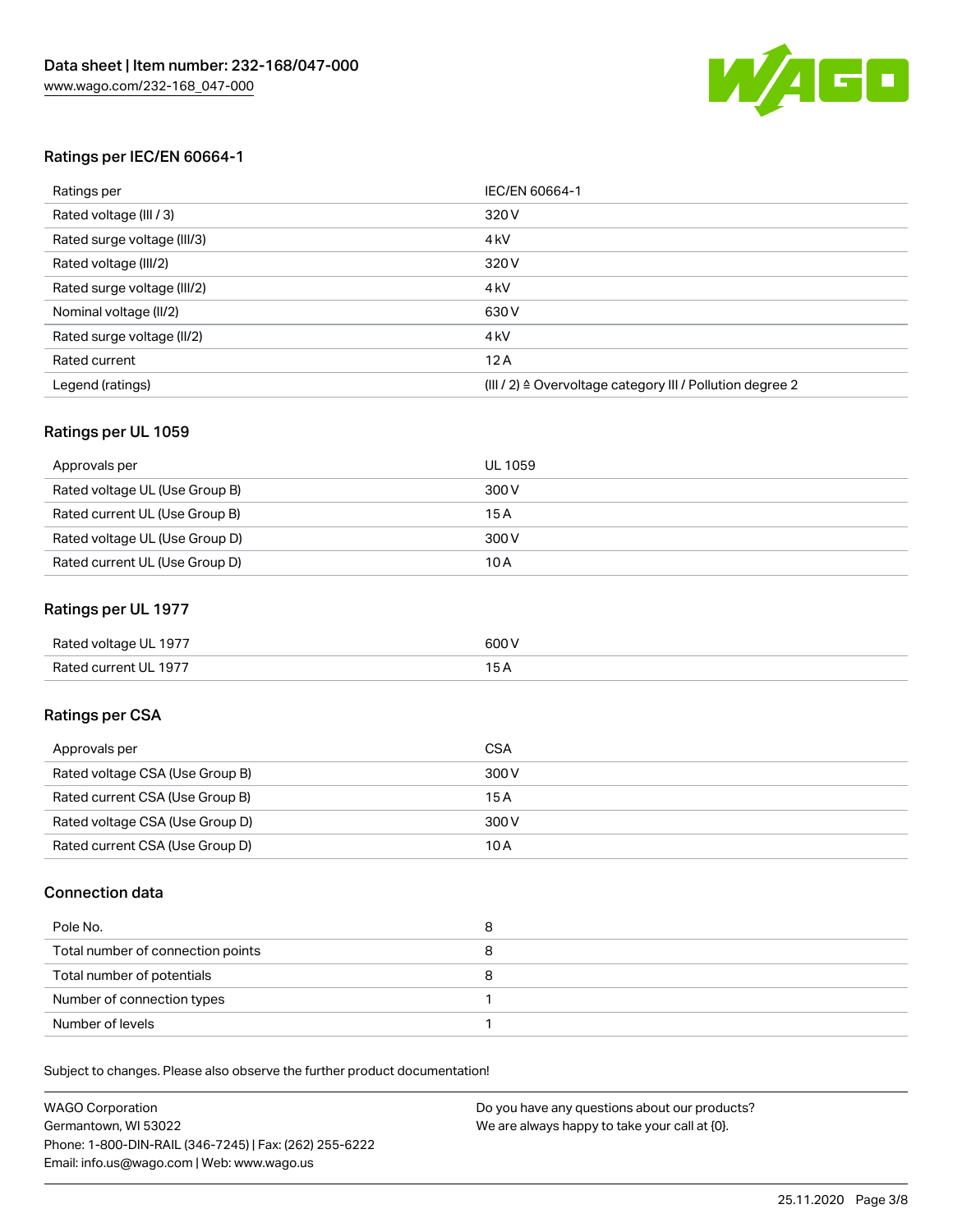

# Physical data

| Pin spacing                          | 5.08 mm / 0.2 inch    |
|--------------------------------------|-----------------------|
| Width                                | 55.6 mm / 2.189 inch  |
| Height                               | 23.25 mm / 0.915 inch |
| Height from the surface              | 18.25 mm / 0.719 inch |
| Depth                                | 11.6 mm / 0.457 inch  |
| Solder pin length                    | $5 \,\mathrm{mm}$     |
| Solder pin dimensions                | $0.6 \times 1$ mm     |
| Drilled hole diameter with tolerance | $1.3$ $(+0.1)$ mm     |

## Mechanical data

| Mounting type | Mounting flange             |
|---------------|-----------------------------|
| Mounting type | Flush feed-through mounting |
|               | Panel mounting              |

## Plug-in connection

| Contact type (pluggable connector) | Female connector/socket |
|------------------------------------|-------------------------|
| Connector (connection type)        | for PCB                 |
| Mismating protection               | No                      |
| Mating direction to the PCB        | 90°                     |

#### PCB contact

| PCB contact                         | тнт                                        |
|-------------------------------------|--------------------------------------------|
| Solder pin arrangement              | over the entire female connector (in-line) |
| Number of solder pins per potential |                                            |

# Material Data

| Color                       | orange           |
|-----------------------------|------------------|
| Material group              |                  |
| Insulation material         | Polyamide (PA66) |
| Flammability class per UL94 | V0               |
| Contact material            | Copper alloy     |
| Contact plating             | tin-plated       |
| Fire load                   | 0.143 MJ         |
| Weight                      | 7.9 g            |

Subject to changes. Please also observe the further product documentation!

| <b>WAGO Corporation</b>                                | Do you have any questions about our products? |
|--------------------------------------------------------|-----------------------------------------------|
| Germantown, WI 53022                                   | We are always happy to take your call at {0}. |
| Phone: 1-800-DIN-RAIL (346-7245)   Fax: (262) 255-6222 |                                               |
| Email: info.us@wago.com   Web: www.wago.us             |                                               |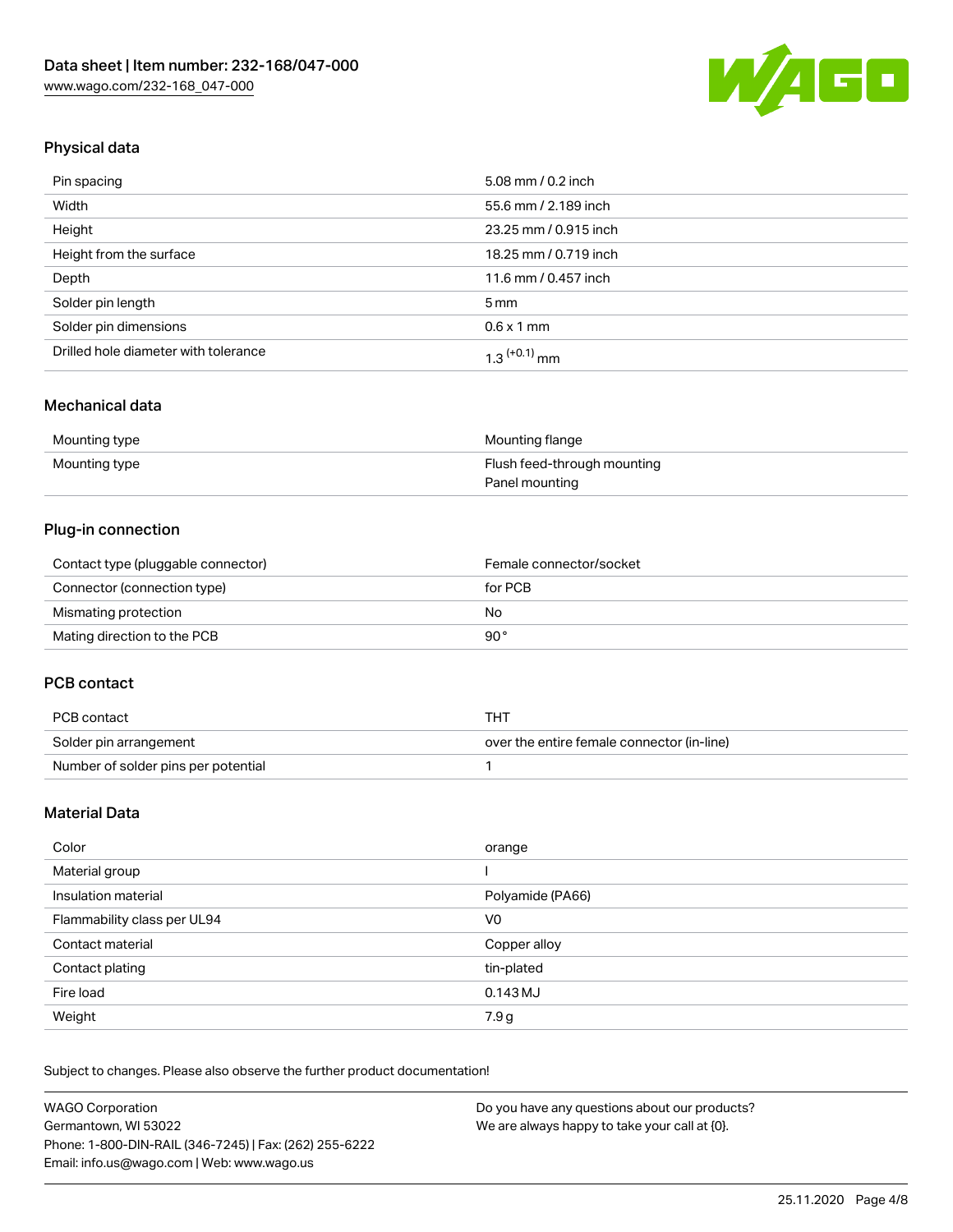

#### Environmental Requirements

| Limit temperature range | $-60+85 °C$ |
|-------------------------|-------------|
|-------------------------|-------------|

#### Commercial data

| Product Group         | 3 (Multi Conn. System) |
|-----------------------|------------------------|
| Packaging type        | <b>BOX</b>             |
| Country of origin     | DE                     |
| <b>GTIN</b>           | 4050821868910          |
| Customs tariff number | 85366990990            |

#### Approvals / Certificates

#### Ship Approvals

| Logo                                       | Approval                                                | <b>Additional Approval Text</b> | Certificate<br>name                 |
|--------------------------------------------|---------------------------------------------------------|---------------------------------|-------------------------------------|
| ABS                                        | <b>ABS</b><br>American Bureau of Shipping               | -                               | $19 -$<br>HG15869876-<br><b>PDA</b> |
| <b>BUREAU</b><br>VERITAS                   | BV<br>Bureau Veritas S.A.                               | <b>IEC 60998</b>                | 11915/D0 BV                         |
| aOVED.<br><b>DNV-GL</b><br><b>MARITIME</b> | <b>DNV GL</b><br>Det Norske Veritas, Germanischer Lloyd |                                 | TAE 000016Z                         |

#### UL-Approvals

| Logo                  | Approval                                    | <b>Additional Approval Text</b> | Certificate<br>name |
|-----------------------|---------------------------------------------|---------------------------------|---------------------|
| $\boldsymbol{\theta}$ | UL<br>UL International Germany GmbH         | <b>UL 1977</b>                  | E45171              |
| $\boldsymbol{\theta}$ | <b>UR</b><br>Underwriters Laboratories Inc. | <b>UL 1059</b>                  | E45172<br>sec. 18   |

Subject to changes. Please also observe the further product documentation!

| <b>WAGO Corporation</b>                                | Do you have any questions about our products? |
|--------------------------------------------------------|-----------------------------------------------|
| Germantown, WI 53022                                   | We are always happy to take your call at {0}. |
| Phone: 1-800-DIN-RAIL (346-7245)   Fax: (262) 255-6222 |                                               |
| Email: info.us@wago.com   Web: www.wago.us             |                                               |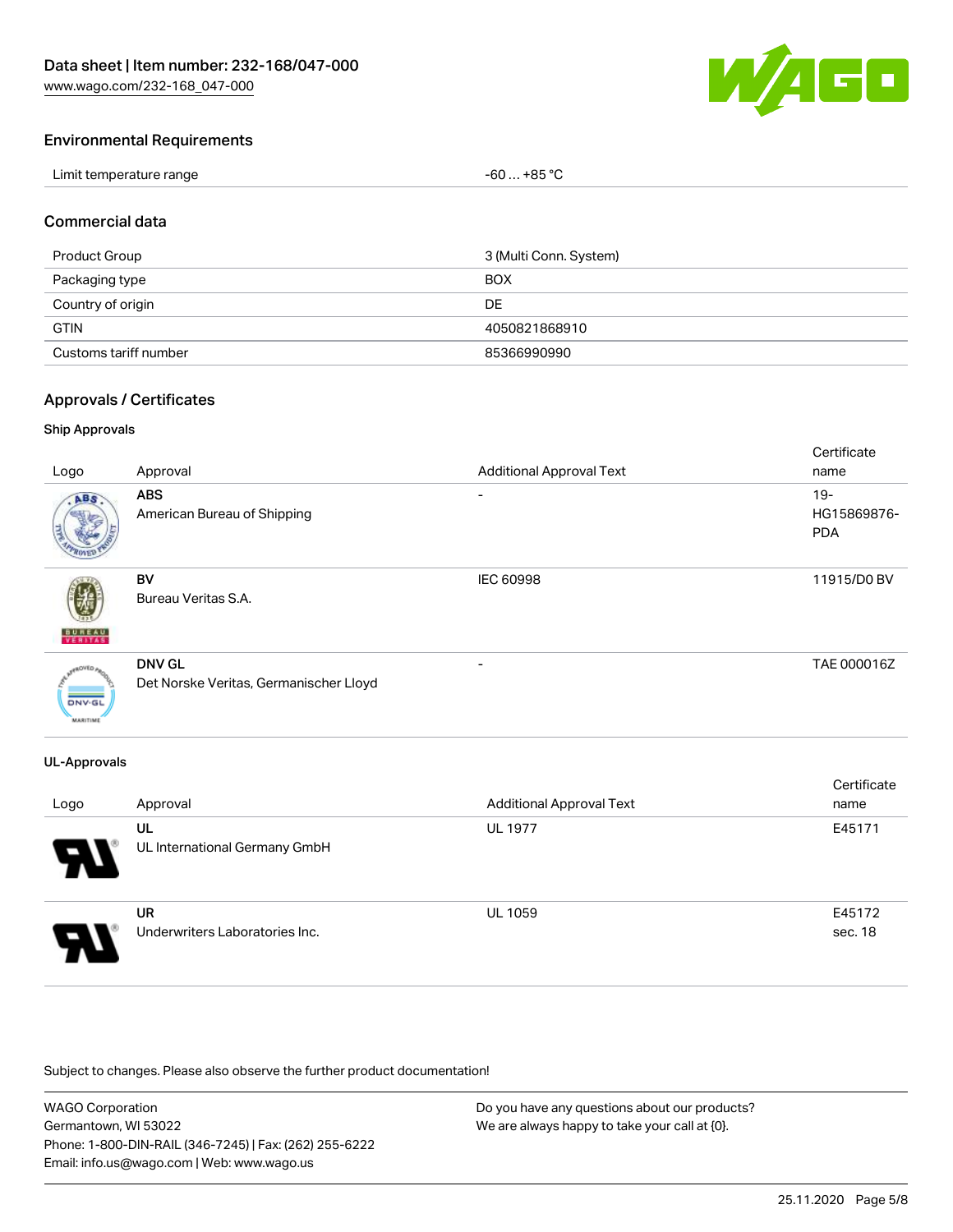#### Counterpart



#### Item no.231-638

1-conductor male connector; 2.5 mm²; Pin spacing 5.08 mm; 8-pole; 2,50 mm²; orange [www.wago.com/231-638](https://www.wago.com/231-638)

# Compatible products

check

| cneck                                                                                                                      |                                                                                                                                                                        |                      |               |          |
|----------------------------------------------------------------------------------------------------------------------------|------------------------------------------------------------------------------------------------------------------------------------------------------------------------|----------------------|---------------|----------|
| Item no.: 231-661<br>Test plugs for female connectors; for 5 mm and 5.08 mm pin spacing; 2,50 mm <sup>2</sup> ; light gray |                                                                                                                                                                        | www.wago.com/231-661 |               |          |
| <b>Downloads</b>                                                                                                           |                                                                                                                                                                        |                      |               |          |
| Documentation                                                                                                              |                                                                                                                                                                        |                      |               |          |
| <b>Additional Information</b>                                                                                              |                                                                                                                                                                        |                      |               |          |
| Technical explanations                                                                                                     |                                                                                                                                                                        | Apr 3, 2019          | pdf<br>3.6 MB | Download |
| <b>CAD files</b>                                                                                                           |                                                                                                                                                                        |                      |               |          |
| CAD data                                                                                                                   |                                                                                                                                                                        |                      |               |          |
|                                                                                                                            | 2D/3D Models 232-168/047-000                                                                                                                                           |                      | <b>URL</b>    | Download |
| <b>PCB Design</b>                                                                                                          |                                                                                                                                                                        |                      |               |          |
|                                                                                                                            | Symbol and Footprint 232-168/047-000                                                                                                                                   |                      | <b>URL</b>    | Download |
|                                                                                                                            | CAx data for your PCB design, consisting of "schematic symbols and PCB footprints",<br>allow easy integration of the WAGO component into your development environment. |                      |               |          |
| Supported formats:                                                                                                         |                                                                                                                                                                        |                      |               |          |
| ш                                                                                                                          | Accel EDA 14 & 15                                                                                                                                                      |                      |               |          |
| ш                                                                                                                          | Altium 6 to current version                                                                                                                                            |                      |               |          |
| ш                                                                                                                          | Cadence Allegro                                                                                                                                                        |                      |               |          |
| П                                                                                                                          | DesignSpark                                                                                                                                                            |                      |               |          |
|                                                                                                                            | Eagle Libraries                                                                                                                                                        |                      |               |          |
| Ш<br><b>KiCad</b>                                                                                                          |                                                                                                                                                                        |                      |               |          |
| ш                                                                                                                          | <b>Mentor Graphics BoardStation</b>                                                                                                                                    |                      |               |          |
|                                                                                                                            | Mentor Graphics Design Architect                                                                                                                                       |                      |               |          |
| ш                                                                                                                          | Mentor Graphics Design Expedition 99 and 2000                                                                                                                          |                      |               |          |
| Ц                                                                                                                          | OrCAD 9.X PCB and Capture                                                                                                                                              |                      |               |          |
|                                                                                                                            | Subject to changes. Please also observe the further product documentation!                                                                                             |                      |               |          |
|                                                                                                                            |                                                                                                                                                                        |                      |               |          |

WAGO Corporation Germantown, WI 53022 Phone: 1-800-DIN-RAIL (346-7245) | Fax: (262) 255-6222 Email: info.us@wago.com | Web: www.wago.us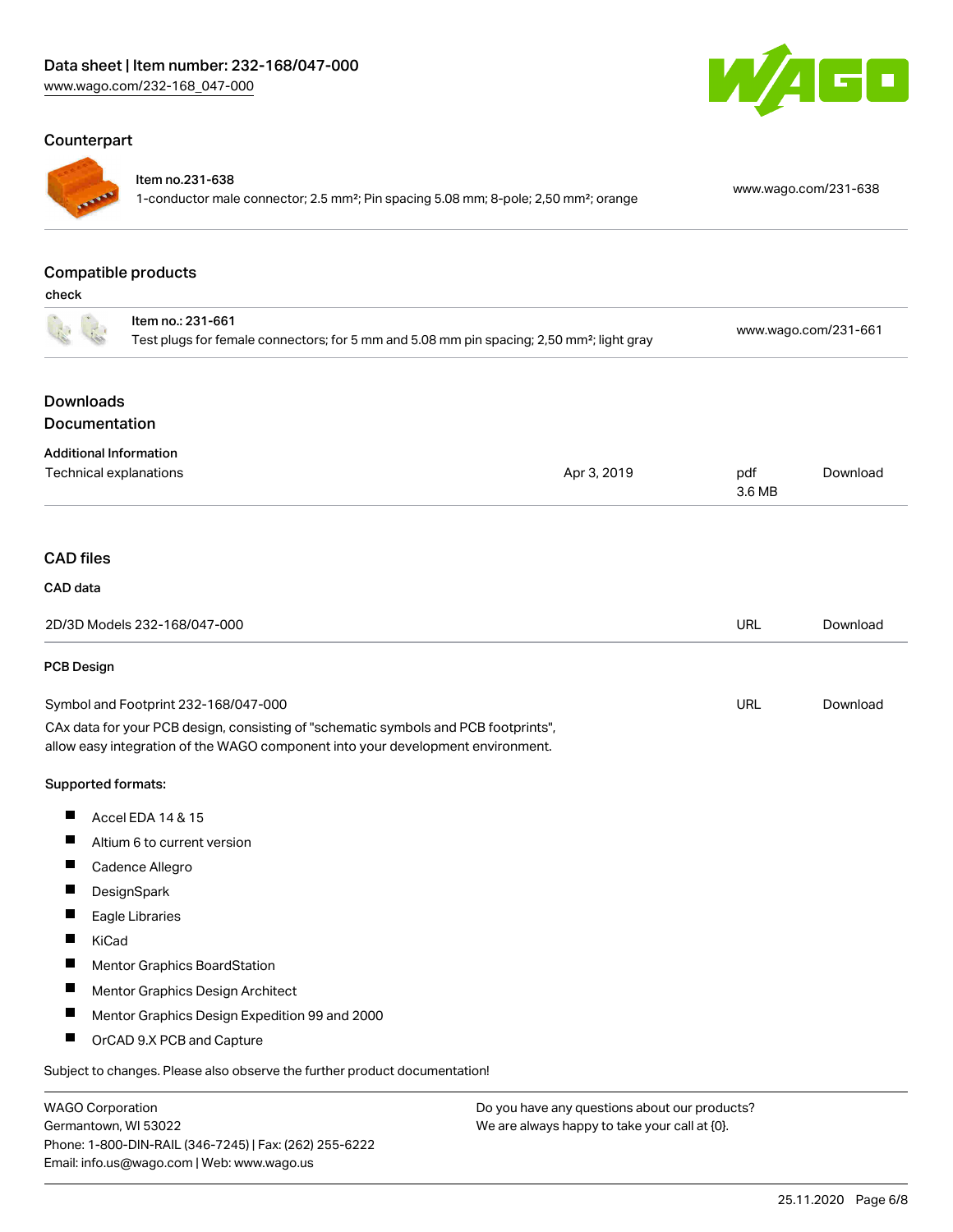

- $\blacksquare$ PADS PowerPCB 3, 3.5, 4.X, and 5.X
- $\blacksquare$ PADS PowerPCB and PowerLogic 3.0
- $\blacksquare$ PCAD 2000, 2001, 2002, 2004, and 2006
- $\blacksquare$ Pulsonix 8.5 or newer
- $\blacksquare$ STL
- $\blacksquare$ 3D STEP
- $\blacksquare$ TARGET 3001!
- $\blacksquare$ View Logic ViewDraw
- $\blacksquare$ Quadcept
- $\blacksquare$ Zuken CadStar 3 and 4
- $\blacksquare$ Zuken CR-5000 and CR-8000

PCB Component Libraries (EDA), PCB CAD Library Ultra Librarian

#### CAE data

ZUKEN Portal 232-168/047-000 URL [Download](https://www.wago.com/us/d/Zuken_URLS_232-168_047-000)

#### Installation Notes

#### Application



The innovative flange design provides standard panel mounting options or various through-panel mounting configurations. Depending on the type of application and flange, female headers can be used either for through-panel or flush mount applications.

## Product family

Subject to changes. Please also observe the further product documentation!

WAGO Corporation Germantown, WI 53022 Phone: 1-800-DIN-RAIL (346-7245) | Fax: (262) 255-6222 Email: info.us@wago.com | Web: www.wago.us